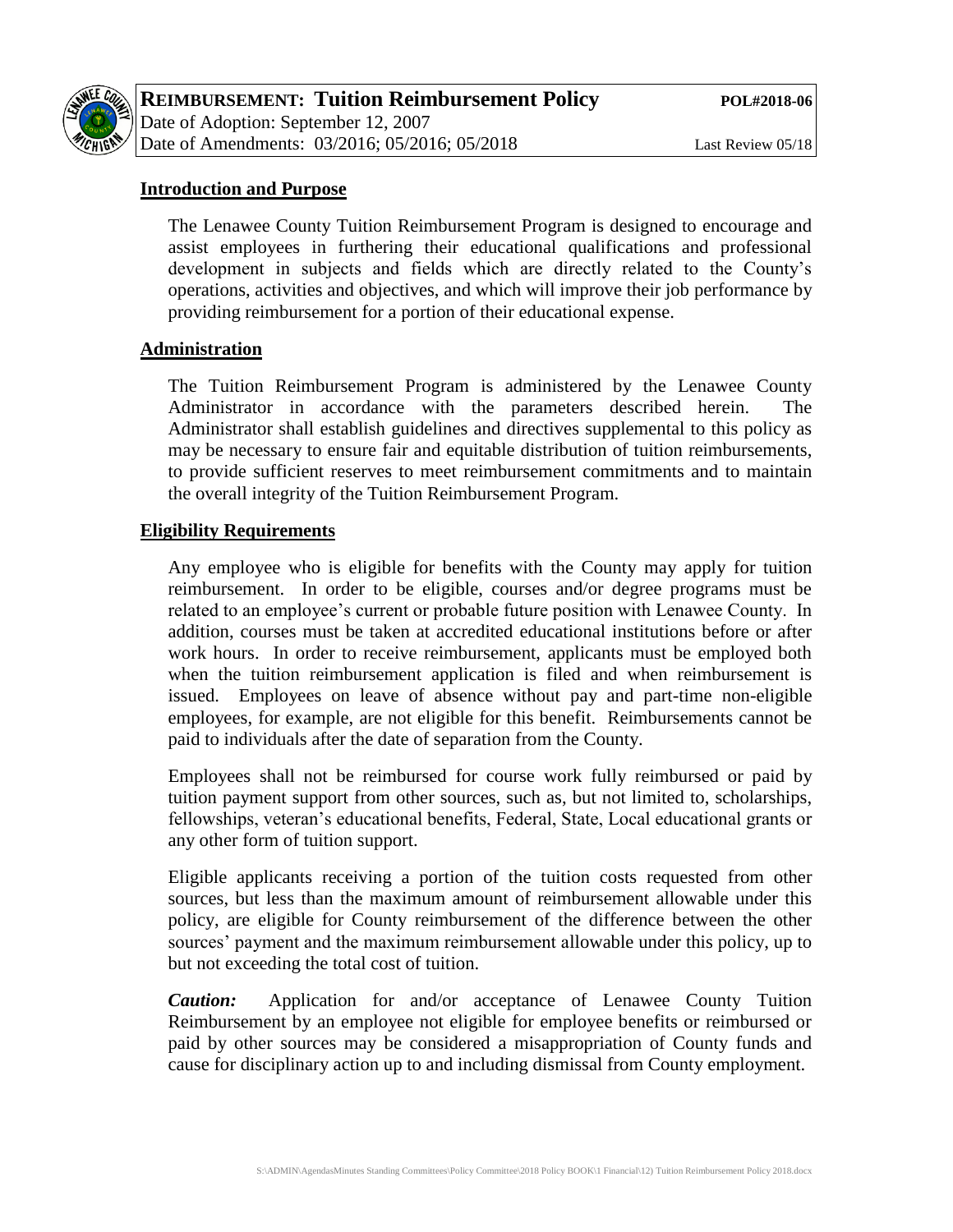#### **Course work Eligibility**

Course work shall be limited to programs offered by universities, colleges, business schools, trade schools and school systems only approved by a State Board of Education and accredited by the primary, nationally recognized accrediting association for each type of institution. The applicant shall provide documented evidence that his or her school meets this requirement on request of the Lenawee County Administrator. Course work in non-degree programs that leads to licensure or certification for use in employment with the County will also be accepted.

Any coursework, seminars, conferences or other educational programs for employees pursuing a degree, up to and including a Master's, PhD, or other equivalent advanced degree, are also eligible for tuition reimbursement.

No reimbursement will be allowed for course work taken on work time for which the employee is being compensated by the County. Course work taken while the employee is on annual leave (vacation) may be reimbursable if in accord with other provisions of this policy.

Work Relatedness: Course work should be directly related to the applicant's present job, approved by their respective standing committee and department head, and directed towards improving the applicant's knowledge and performance on the job, or related to probable future County employment. Probable future County employment shall be defined as a position or positions the employee is likely to be transferred to or promoted to, based on reasonable evidence in the applicant's employment history and/or County experience with employees. The applicant must identify the job he/she chooses to work toward and one likely to be achieved on the Tuition Reimbursement Application.

Course work not directly related to the employee's present or probable future County employment, but required for a degree which is related to present or probable future County employment shall qualify for reimbursement within the intent of this policy. The applicant may be required to provide reasonable evidence that the non-related coursework cannot be substituted by related coursework to achieve the same degree.

#### **Reimbursement Procedure**

Completion of the application form and meeting the application filing requirements, as well as receipt and grades filing deadlines, is the sole responsibility of the applicant. Applications requesting tuition reimbursement should be filed prior to the starting date of class to confirm reimbursement. Applications will be accepted up to thirty (30) days beyond the starting date of class but under such circumstances reimbursement cannot be guaranteed. All applications submitted will be approved on a first come, first serve basis to the extent funding is available. *The employee is urged to protect their investment by confirming reimbursement before the class starts and before they have committed their own funds.*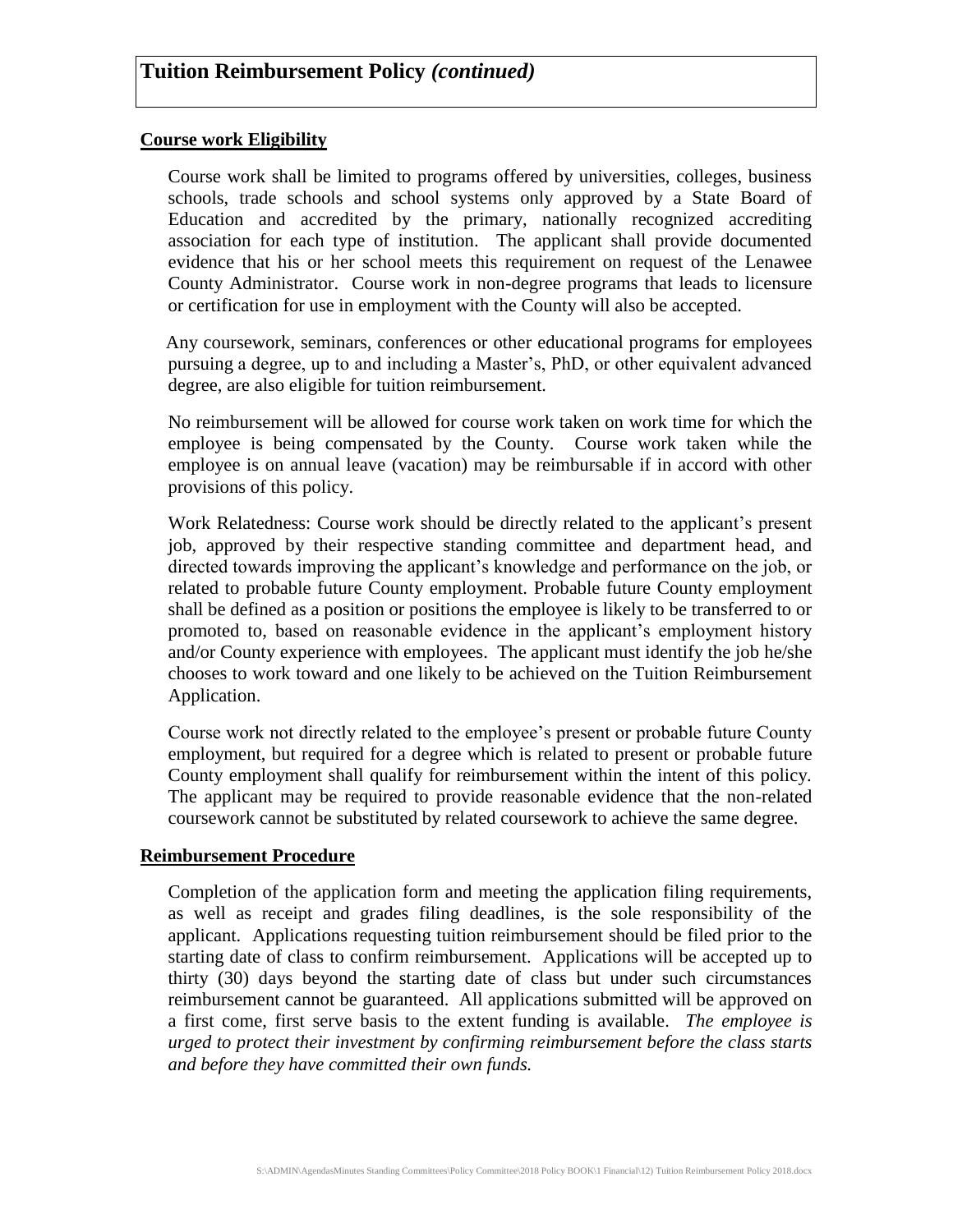Grades and tuition receipts must be submitted to the Lenawee County Administrator no later than sixty (60) days after the last meeting of the class as noted on the application for reimbursement, except a grade of "I" or incomplete will not be considered for any reimbursement until after successful completion. It is still necessary, however, to submit the incomplete grade within the sixty (60) day period to keep your application active. Also, if for any reason you cannot submit your grades within the filing time frame, e.g., computer error, notify the Lenawee County Administrator in writing as soon as possible, stating the reason for the delay. Failure to meet this filing deadline may result in disqualification for reimbursement.

Applicants may be required to submit with each application a full description of the course(s) for which reimbursement is requested. The published catalogue description or other official description provided by the educational institution are required for this purpose.

Each application for tuition reimbursement must be approved by the employee's department head and respective standing committee as being relevant to the applicant's present or probable future County employment or as otherwise provided above. Applications not approved shall be returned to the employee by the department head prior to the starting date of the course or no later than five (5) working days after receipt of the application with a written explanation of why approval was not granted.

Applications for reimbursement must be approved by the Lenawee County Administrator to assure that the application is complete and in accord with the provisions of this policy that an adequate course description has been provided and that sufficient funding is available to meet the reimbursement request. Applications approved by the Lenawee County Administrator will be acknowledged by forwarding to the employee a copy of the "Reimbursement Payment Authorization Form". Applications not approved shall be returned to the employee within ten (10) working days following the respective standing committee meeting date, with a written explanation of why the coursework was not approved.

Applicants changing classes after original approval must notify the Lenawee County Administrator in writing stating the reason for change and submitting a description of the course for which reimbursement is requested. Changes from coursework already approved may invalidate reimbursement approval if the substitute coursework cannot be related to the employee's present or probable future County employment or as otherwise provided in this policy.

# **Course Work Documentation**

Only original reimbursement documents can be accepted by the County Administrator. Original applications, tuition payment receipts and grades or other original proof of successful class completion must be submitted to the Administrator's office to complete a tuition reimbursement transaction. Employees who wish original documents returned should forward the original documents along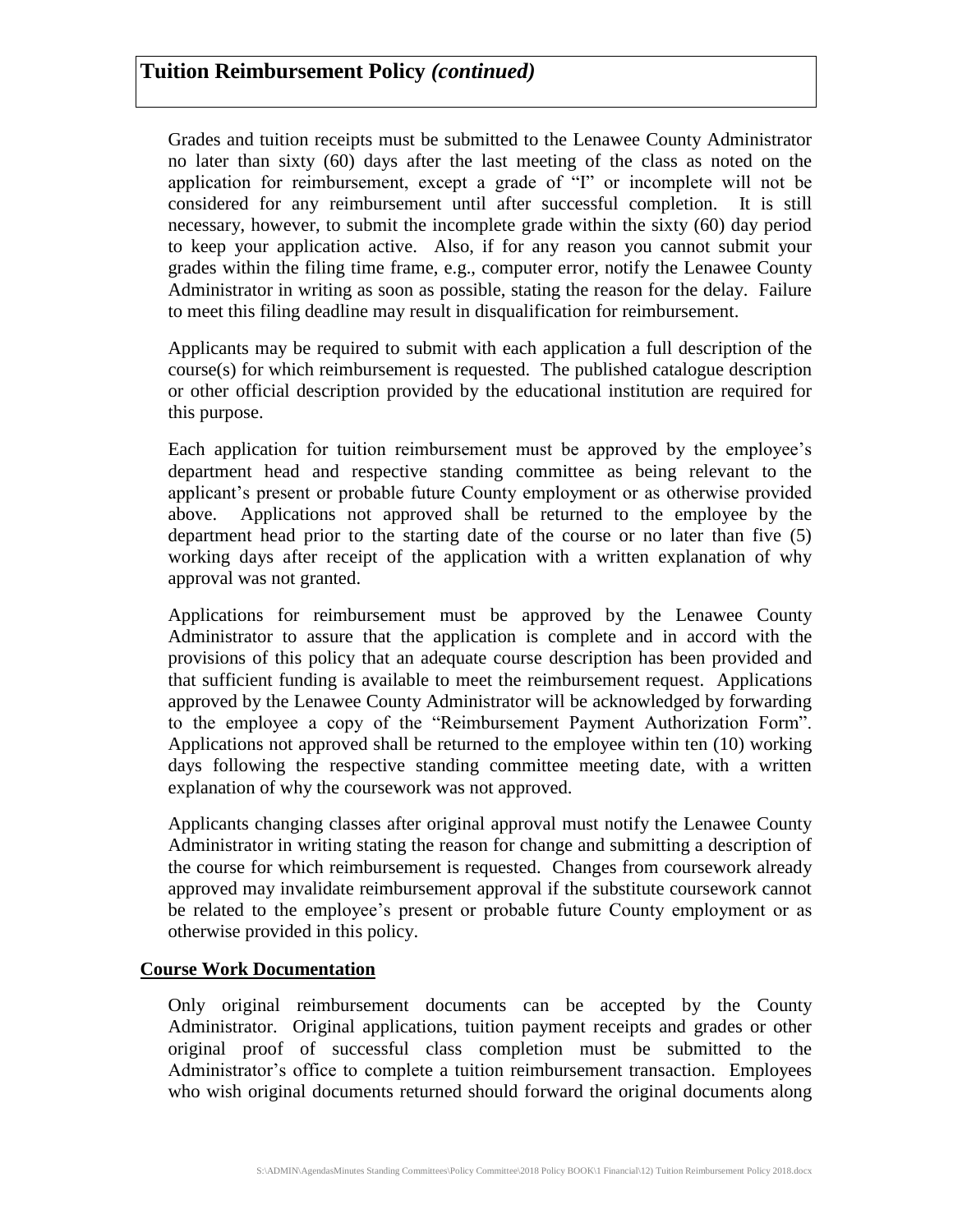with a duplicate copy. Original documents will be returned only if they are accompanied by a legible duplicate copy. Coursework documentation shall be maintained with the employee's reimbursement records.

Applicants will be reimbursed for the tuition, books, and fees up to 50% of the cost of the class. Applicants are required to submit proof of tuition payment. Institutional tuition payment receipts serve this purpose best, although cancelled tuition payment checks are an acceptable substitute.

Applicants are required to submit proof of successful completion of coursework before reimbursement payment can be authorized. Successful completion is defined as attaining a minimum grade of C (equivalent to 2.00 grade on a scale of 4.00). Course withdrawals or failures are not reimbursable. Institutional grade reports serve this purpose best. A letter from the applicant's course teacher or instructor, on institutional letterhead, verifying successful completion, is an acceptable substitute.

# **Reimbursement Limitations**

Reimbursement request approvals are contingent upon the availability of funds. Should funding become insufficient to meet reimbursement requests due to increased demand, budget cutbacks or for any other reason, reimbursements will be processed on a first come first served basis. Public Act 621 of 1978, the Uniform Budgeting Act, prohibits spending in excess of budgeted amounts.

Employees who apply for and who receive tuition reimbursement shall receive same in the form of a loan to be excused by the County as follows:

- 1. The obligation to repay the loan shall be excused at the rate of twenty (20%) percent per year for each year of employment with the County by the employee following the date of reimbursement by the County.
- 2. If the employee terminates employment with the County before working five (5) years from the date of the loan, the amount outstanding will become immediately due and payable. Such amount outstanding will be deducted from the employee's final paycheck. Outstanding amounts in excess of the employee's final paycheck are due within 30 days of termination.

Reimbursement rates shall be determined by the County Board of Commissioners in conjunction with the annual budget process as authorized in the adopted General Appropriations Act.

# **Reimbursement Not Allowed**

There shall be no tuition reimbursement for seminars, conferences or other programs normally covered by a department's budget provision for travel and conference.

Only costs directly related to the course taken are eligible for reimbursement. Costs may include books, lab fees, and other fees directly related to, and required of, the course taken.